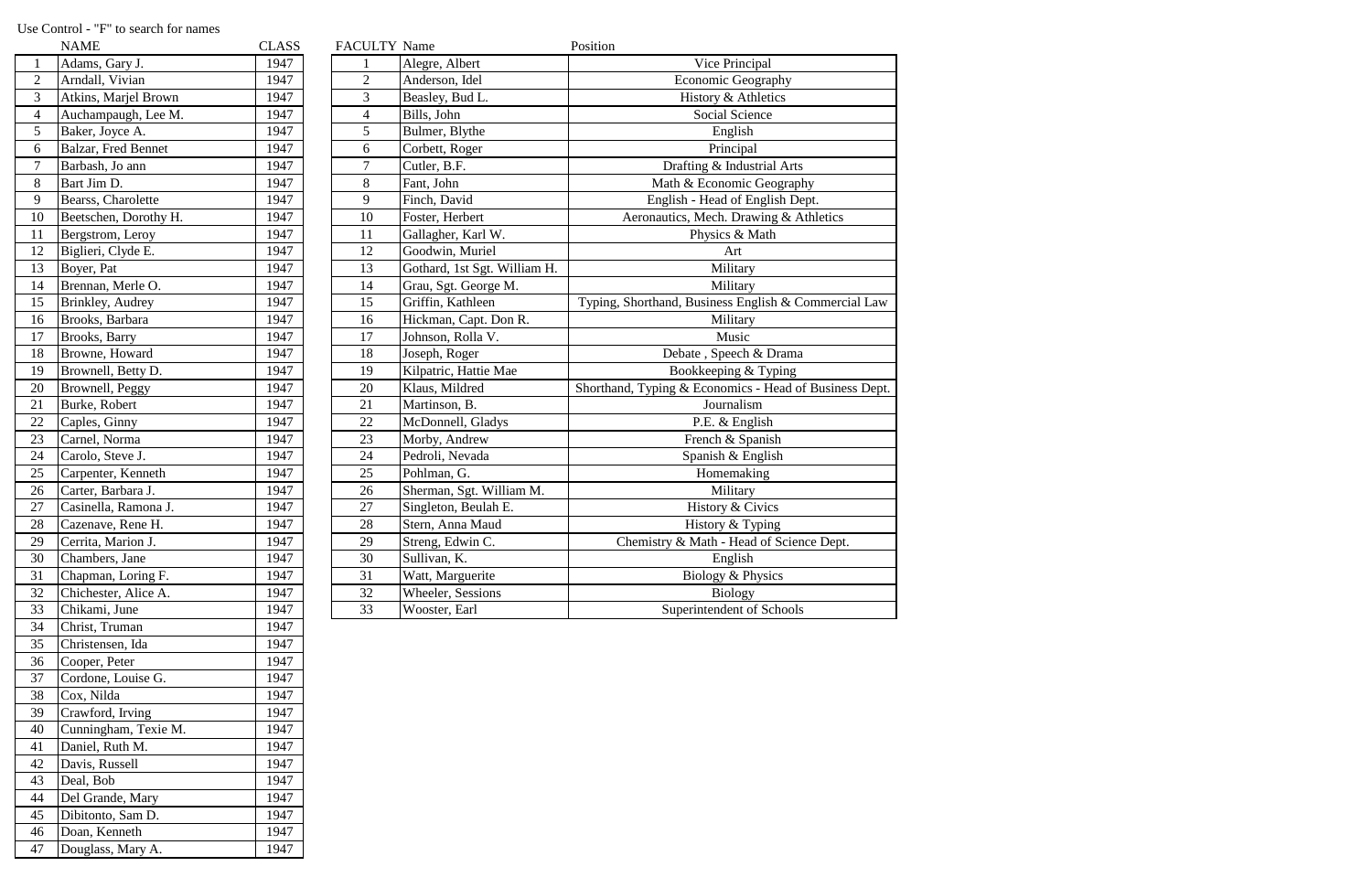| 48     | Du Pont, Ernestine    | 1947 |
|--------|-----------------------|------|
| 49     | Durham, Dariel T.     | 1947 |
| 50     | Dyer, Doris Ann       | 1947 |
| 51     | Edwards, Bruce C.     | 1947 |
| 52     | Elder, Rae I.         | 1947 |
| 53     | Ender, Jean E.        | 1947 |
| 54     | Everett. Barbara J.   | 1947 |
| 55     | Ewers, Robert N.      | 1947 |
| 56     | Fellion, Shirley      | 1947 |
| 57     | Fiscus, Joyce         | 1947 |
| 58     | Fitzgerald, Barbara   | 1947 |
| 59     | Fitzgerald, Bruce K.  | 1947 |
| 60     | Ford, Boyce           | 1947 |
| 61     | Forsland, Virginia    | 1947 |
| 62     | Franchi, Josephine    | 1947 |
| 63     | Funkhouser, John R.   | 1947 |
| 64     | Gadda, Wilma          | 1947 |
| 65     | Galli, Al             | 1947 |
| 66     | Garland, Jeanne       | 1947 |
| 67     | Garner, Nina V.       | 1947 |
| 68     | Garrett, Donna E.     | 1947 |
| 69     | Giudici, Eliana M.    | 1947 |
| 70     | Goff, Peggy           | 1947 |
| 71     | Grant, Deen M.        | 1947 |
| $72\,$ | Gregory, Edwina L.    | 1947 |
| 73     | Griffen, Gloria G.    | 1947 |
| 74     | Hadley, Glen M.       | 1947 |
| 75     | Hale, James C.        | 1947 |
| 76     | Hansen, Stanley W.    | 1947 |
| 77     | Harker, James S.      | 1947 |
| 78     | Harrison, James W.    | 1947 |
| 79     | Hecker, Nancy A.      | 1947 |
| 80     | Heggarty, Monta       | 1947 |
| 81     | Helm, Ruth M.         | 1947 |
| 82     | Hempfling, Robert     | 1947 |
| 83     | Hendricks, Barbara J. | 1947 |
| 84     | Herz, Thomas S.       | 1947 |
| 85     | Herz, Wilton F.       | 1947 |
| 86     | Hickman, Elaine       | 1947 |
|        |                       |      |
| 87     | Hill, Charles L.      | 1947 |
| 88     | Hill, Donald P.       | 1947 |
| 89     | Hill, Edward C.       | 1947 |
| 90     | Hokhold, Clara M.     | 1947 |
| 91     | Holman, Betty J.      | 1947 |
| 92     | Holstrom, Helen       | 1947 |
| 93     | Horton, Forrest       | 1947 |
| 94     | Ingram, Mason A.      | 1947 |
| 95     | Irwin, Ruth           | 1947 |
| 96     | Jenkins, Jesse        | 1947 |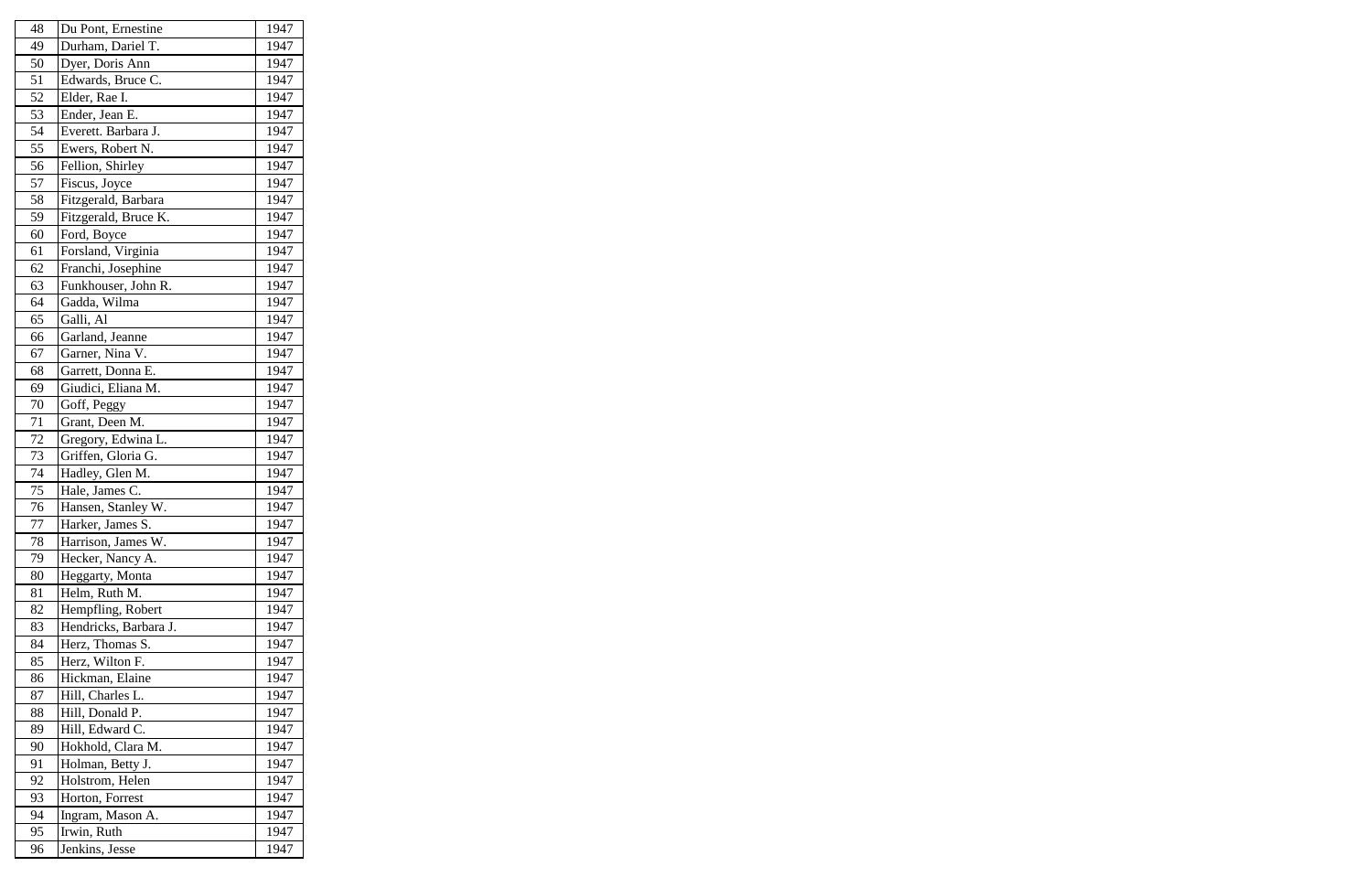| 97  | Jolly, Marjorie       | 1947 |
|-----|-----------------------|------|
| 98  | Jospeh, Barbara       | 1947 |
| 99  | Kaufmann, Madeline    | 1947 |
| 100 | Keenan, Barbara L.    | 1947 |
| 101 | Keenan, Jacquelyn     | 1947 |
| 102 | Killgoe, Richard H.   | 1947 |
| 103 | King, Leon D.         | 1947 |
| 104 | Knight, Charles S.    | 1947 |
| 105 | Kristjansson, Gerd A. | 1947 |
| 106 | Kunce, Robert W.      | 1947 |
| 107 | Lenzora, Richard      | 1947 |
| 108 | Leonard, Larry        | 1947 |
| 109 | Link, Marilyn J.      | 1947 |
| 110 | Luce, William E.      | 1947 |
| 111 | Lusich, Nick          | 1947 |
| 112 | Macaulay, Shirley M.  | 1947 |
| 113 | Macdougall, Gerry     | 1947 |
| 114 | Mardis, Irene         | 1947 |
| 115 | Mazza, Marcella       | 1947 |
| 116 | McCray, Vernon H.     | 1947 |
| 117 | McCutcheon, Edwin L.  | 1947 |
| 118 | Meckes, Billie R.     | 1947 |
| 119 | Melcher, Joe F.       | 1947 |
| 120 | Metzger, William T.   | 1947 |
| 121 | Miller, Cleldon       | 1947 |
| 122 | Miller, Ethel L.      | 1947 |
| 123 | Mills, Russell G.     | 1947 |
| 124 | Mollart, Dolly E.     | 1947 |
| 125 | Moody, Vanna L.       | 1947 |
| 126 | Mugnaini, Peter       | 1947 |
| 127 | Mullen, Alberta       | 1947 |
| 128 | Murphy, Thomas P.     | 1947 |
| 129 | Nielsen, Marion J.    | 1947 |
| 130 | Nolder, Patricia      | 1947 |
| 131 | Overton, Jack E.      | 1947 |
| 132 | Owen, Ruby            | 1947 |
| 133 | Panelli, Beverly L.   | 1947 |
| 134 | Parke, Jack E.        | 1947 |
| 135 | Parker, Laura Lee     | 1947 |
| 136 | Pelter, Peggy M.      | 1947 |
| 137 | Peterson, Shirley     | 1947 |
| 138 | Phillipd, Rhoda       | 1947 |
| 139 | Phillips, May A.      | 1947 |
| 140 | Pope, Donald          | 1947 |
| 141 | Powell, Patricia      | 1947 |
| 142 | Price, Maynard G.     | 1947 |
| 143 | Pringle, Robert       | 1947 |
| 144 | Puddington, Georgie   | 1947 |
| 145 | Pullen, Walter W.     | 1947 |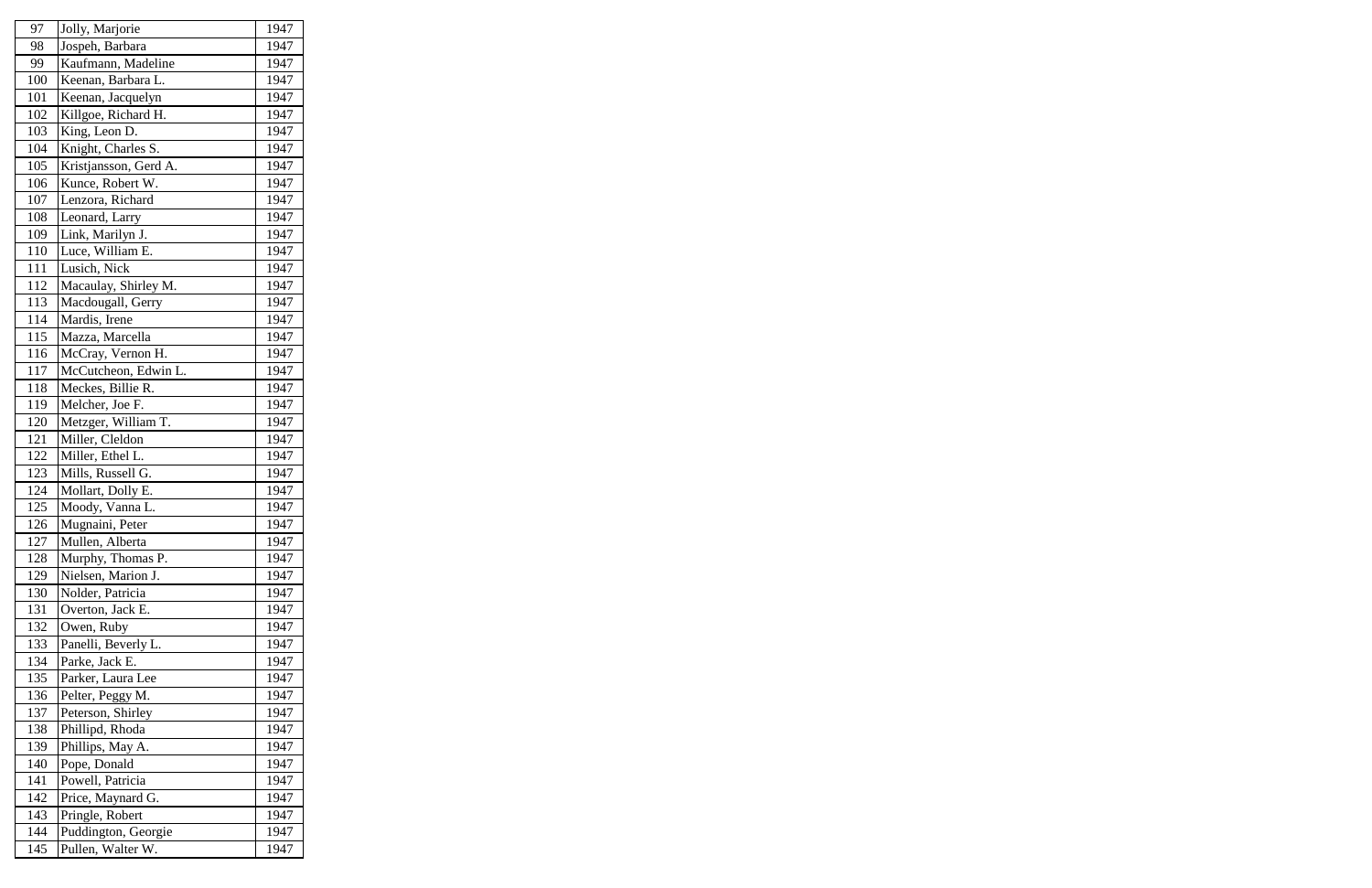| 146 | Reagor, Vincent        | 1947 |
|-----|------------------------|------|
| 147 | Reiten, Geri M.        | 1947 |
| 148 | Renfrow, Madeline      | 1947 |
| 149 | Richards, Glen H.      | 1947 |
| 150 | Robustellini, Edna     | 1947 |
| 151 | Royle, Patricia        | 1947 |
| 152 | Rule, Jeanne E.        | 1947 |
| 153 | Russell, Ruth          | 1947 |
| 154 | Ryan, Beverly J.       | 1947 |
| 155 | Ryan, David B.         | 1947 |
| 156 | Samuelson, Beverly     | 1947 |
| 157 | Sanford, Joanne        | 1947 |
| 158 | Schumacher, Robert     | 1947 |
| 159 | Seever. Lewella        | 1947 |
| 160 | Sheen, annette         | 1947 |
| 161 | Shevlin, John E.       | 1947 |
| 162 | Simon, Beverly R.      | 1947 |
| 163 | Smith, Gloria          | 1947 |
| 164 | Smith, Juanita         | 1947 |
| 165 | Smith, Valerie         | 1947 |
| 166 | Solari, Elmer          | 1947 |
| 167 | Spaletta, Delphine     | 1947 |
| 168 | Spradling, Delores     | 1947 |
| 169 | Standard, Norma L.     | 1947 |
| 170 | Stetson, Audrey L.     | 1947 |
| 171 | Stivers, Laura         | 1947 |
| 172 | Stowell, Ruth          | 1947 |
| 173 | Stratton, Jim          | 1947 |
| 174 | Sund, Caryl B.         | 1947 |
| 175 | Swobe, Chester C.      | 1947 |
| 176 | Thiele, Jackie I.      | 1947 |
| 177 | Thiercof, Drury        | 1947 |
| 178 | Thompson, Don S.       | 1947 |
| 179 | Tinkham, John A.       | 1947 |
| 180 | Torvinen, gene         | 1947 |
| 181 | Tuccori, Leada V.      | 1947 |
| 182 | Tun, Wally V.          | 1947 |
| 183 | Upton, Weldon C.       | 1947 |
| 184 | Van Meter Shirley M.   | 1947 |
| 185 | Veil, Shirley          | 1947 |
| 186 | Waltenspiel, George W. | 1947 |
| 187 | Waterman, Irene        | 1947 |
| 188 | Welsh, Charles         | 1947 |
| 189 | Whittey, Robert        | 1947 |
| 190 | Whitworth, Betty J.    | 1947 |
| 191 | Whitworth, Edith F.    | 1947 |
| 192 | Williamson, Dona J.    | 1947 |
| 193 | Willott, Bill          | 1947 |
| 194 | Wilson, Frank W.       | 1947 |